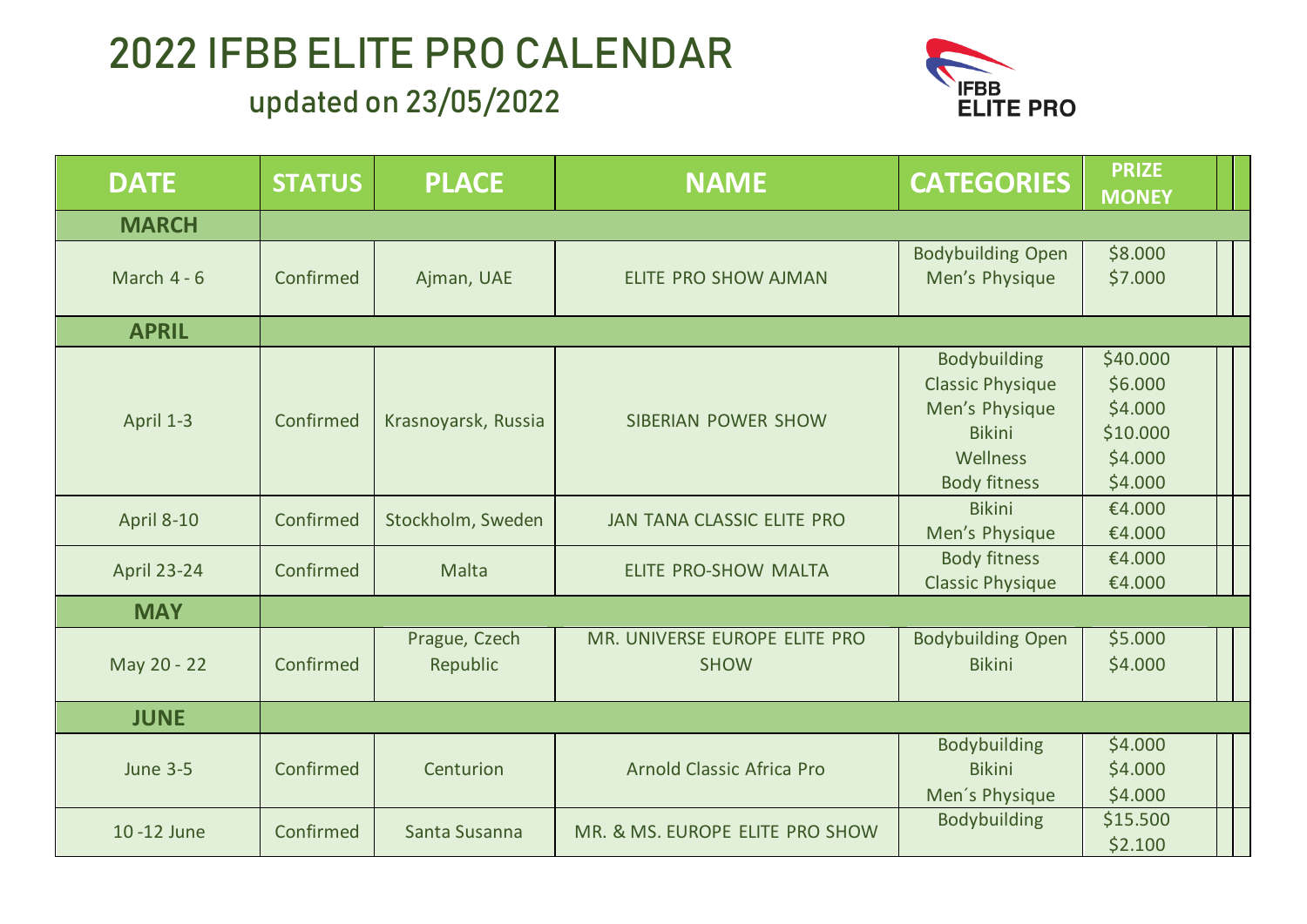

|                      |           |                     |                                        | Bodybuilding                            | \$3.950  |  |
|----------------------|-----------|---------------------|----------------------------------------|-----------------------------------------|----------|--|
|                      |           |                     |                                        | master                                  | \$2.100  |  |
|                      |           |                     |                                        | <b>Bikini Fitness</b>                   | \$2.100  |  |
|                      |           |                     |                                        | <b>Bikini Fitness</b>                   |          |  |
|                      |           |                     |                                        | master                                  |          |  |
|                      |           |                     |                                        | <b>Bodyfitness master</b>               |          |  |
|                      |           |                     |                                        | <b>Master</b>                           | €1.000   |  |
| June 17-19           | Confirmed | Luxembourg          | <b>MASTER ELITE PRO SHOW</b>           | <b>Bodybuilding</b>                     | €1.000   |  |
|                      |           |                     | <b>LUXEMBOURG</b>                      | Master Body fitness                     | €1.000   |  |
|                      |           |                     |                                        | Master Bikini                           |          |  |
| <b>JULY</b>          |           |                     |                                        |                                         |          |  |
|                      |           |                     |                                        | <b>Bodybuilding</b>                     | \$4.000  |  |
|                      |           | <b>Saint Martin</b> | ELITE PRO SHOW INTER-ISLAND            | Men's Physique                          | \$4.000  |  |
| <b>July 2-4</b>      | Confirmed |                     |                                        | <b>Bikini Fitness</b>                   | \$4.000  |  |
|                      |           |                     |                                        | Wellness                                | \$4.000  |  |
|                      |           |                     |                                        | <b>Bodybuilding</b>                     | \$10.000 |  |
|                      |           |                     |                                        | <b>Classic Physique</b>                 | \$5.000  |  |
|                      | Confirmed | <b>Barbados</b>     | RODGER BOYCE ELITE<br>PRO CLASSIC SHOW | Men's Physique                          | \$4.000  |  |
| July $27 - 1$ August |           |                     |                                        | <b>Bikini</b>                           | \$4.000  |  |
|                      |           |                     |                                        | Wellness                                | \$4.000  |  |
|                      |           |                     |                                        | Women's Physique                        | \$3.000  |  |
|                      |           |                     |                                        | <b>Body Fitness</b>                     | \$4.000  |  |
|                      |           |                     |                                        |                                         |          |  |
|                      |           |                     |                                        |                                         |          |  |
|                      |           |                     |                                        |                                         |          |  |
| <b>AUGUST</b>        |           |                     |                                        |                                         |          |  |
|                      |           |                     |                                        |                                         |          |  |
| <b>6-7 August</b>    | Confirmed | Caracas             | <b>ELITE PRO SHOW COPA TATOONS</b>     | Men's Physique<br><b>Bikini Fitness</b> | \$4.000  |  |
|                      |           |                     |                                        |                                         | \$4.000  |  |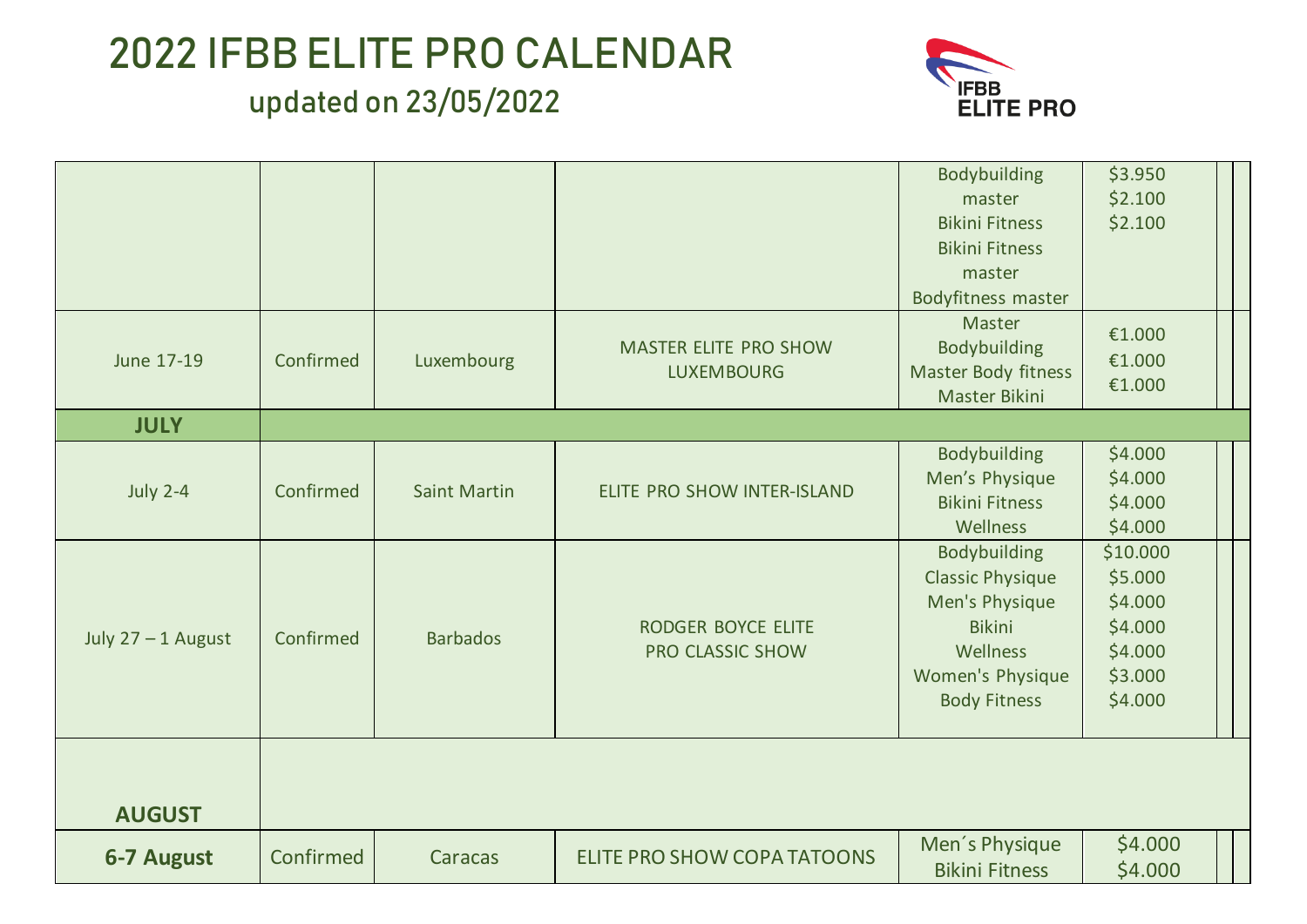

|                     |           |                  |                              | <b>Body fitness</b>                                                                                                                                                                                                                                                                                    | \$4.000  |  |
|---------------------|-----------|------------------|------------------------------|--------------------------------------------------------------------------------------------------------------------------------------------------------------------------------------------------------------------------------------------------------------------------------------------------------|----------|--|
|                     |           |                  |                              | <b>Welness Fitness</b>                                                                                                                                                                                                                                                                                 | \$4.000  |  |
|                     |           |                  |                              | Bodybuilding                                                                                                                                                                                                                                                                                           | \$4.000  |  |
|                     |           |                  | ELITE PRO SHOW MIDDLE EAST   | <b>Classic Physique</b>                                                                                                                                                                                                                                                                                | \$3.000  |  |
| <b>August 12-14</b> | Confirmed | Beirut, Lebanon  | <b>CHAMPIONSHIPS LEBANON</b> | Men's Physique                                                                                                                                                                                                                                                                                         | \$3.000  |  |
|                     |           |                  |                              | <b>Bikini Fitness</b>                                                                                                                                                                                                                                                                                  | \$2.000  |  |
|                     |           |                  |                              |                                                                                                                                                                                                                                                                                                        |          |  |
|                     |           |                  |                              | <b>Classic Phyisique</b>                                                                                                                                                                                                                                                                               | \$4.000  |  |
| <b>August 19-20</b> | Confirmed | Sao Paulo        | <b>MR UNIVERSE BRAZIL</b>    | Welness                                                                                                                                                                                                                                                                                                | \$4.000  |  |
|                     |           |                  |                              |                                                                                                                                                                                                                                                                                                        |          |  |
| <b>SEPTEMBER</b>    |           |                  |                              |                                                                                                                                                                                                                                                                                                        |          |  |
| 3-4 September       | Confirmed | Ciudad de México | MR. MÉXICO ELITE PRO SHOW    | <b>Wellness</b>                                                                                                                                                                                                                                                                                        | \$4.000  |  |
| September           | Confirmed | Malta            | MASTER ELITE PRO SHOW MALTA  | <b>Master Bikini</b>                                                                                                                                                                                                                                                                                   | €1.000   |  |
| $10 - 11$           |           |                  |                              | <b>Master Body fitness</b>                                                                                                                                                                                                                                                                             | €1.000   |  |
|                     |           |                  |                              | <b>Bodybuilding Open</b>                                                                                                                                                                                                                                                                               | \$30.000 |  |
|                     |           |                  |                              |                                                                                                                                                                                                                                                                                                        |          |  |
|                     |           |                  |                              |                                                                                                                                                                                                                                                                                                        |          |  |
|                     |           |                  |                              | Bodybuilding -95<br>\$10.000<br>\$10.000<br><b>Bikini Fitness</b><br>Men's Physique<br>\$10.000<br>\$8.000<br><b>Body fitness</b><br><b>Classic Physique</b><br>\$10.000<br>\$6.000<br>Wellness<br>\$6.000<br><b>Women Physique</b><br>\$5.000<br><b>Bodybuilding Open</b><br>\$4.000<br><b>Bikini</b> |          |  |
| September           |           |                  |                              |                                                                                                                                                                                                                                                                                                        |          |  |
| $15-19$             | Confirmed | Sevilla          | <b>ARNOLD CLASSIC EUROPE</b> |                                                                                                                                                                                                                                                                                                        |          |  |
|                     |           |                  |                              |                                                                                                                                                                                                                                                                                                        |          |  |
|                     |           |                  |                              |                                                                                                                                                                                                                                                                                                        |          |  |
|                     |           |                  |                              |                                                                                                                                                                                                                                                                                                        |          |  |
|                     |           |                  |                              |                                                                                                                                                                                                                                                                                                        |          |  |
| 30 September $-2$   | Confirmed | Prague, Czech    | <b>ELITE PRAGUE PRO</b>      |                                                                                                                                                                                                                                                                                                        |          |  |
| October             |           | Republic         |                              |                                                                                                                                                                                                                                                                                                        |          |  |